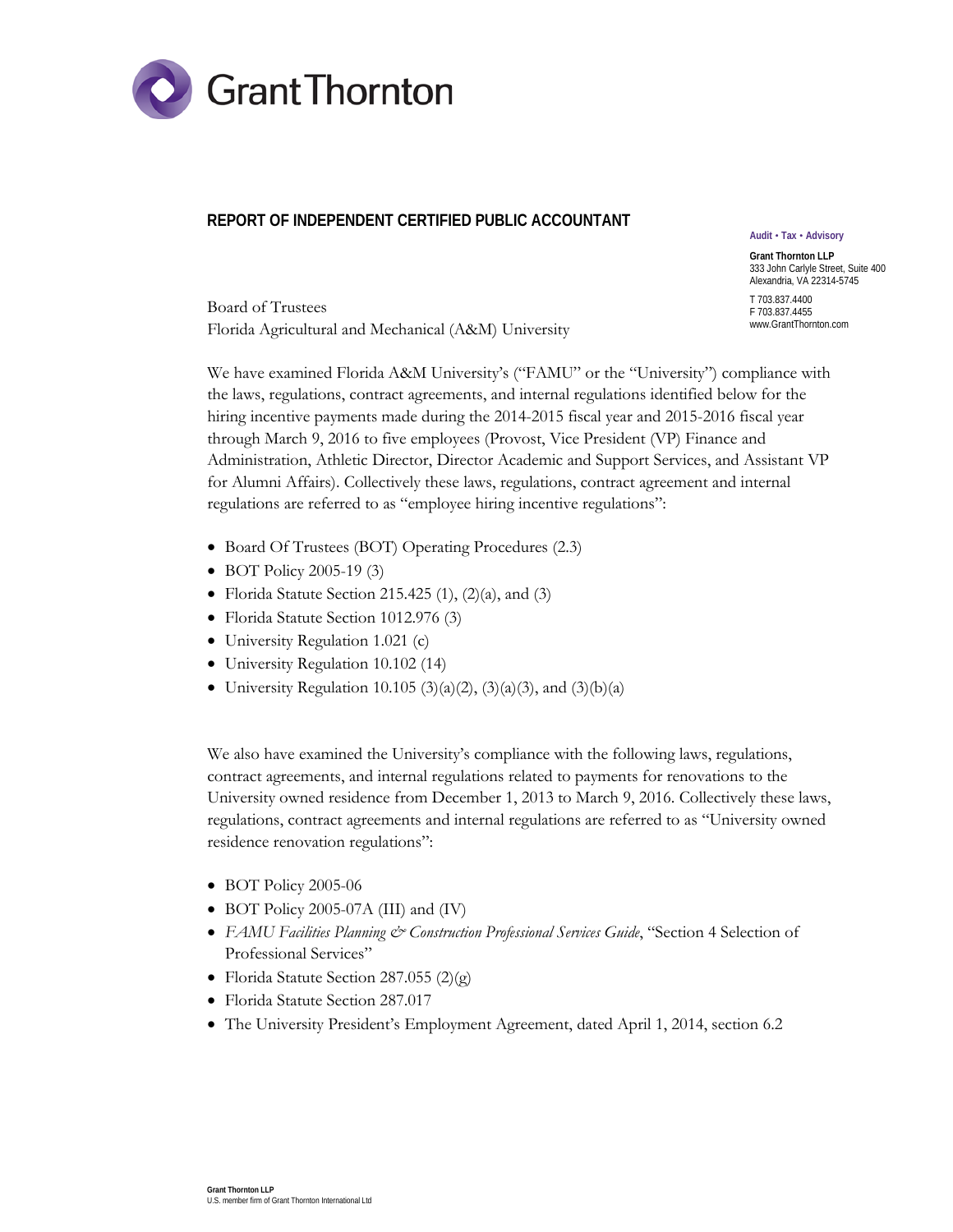# **Grant Thornton**

Management is responsible for the University's compliance with the employee hiring incentive regulations and University owned residence renovation regulations. Our responsibility is to express an opinion on the University's compliance based on our examination.

Our examination was conducted in accordance with attestation standards established by the American Institute of Certified Public Accountants and, accordingly, included examining, on a test basis, evidence about University's compliance with the employee hiring incentive regulations and the University owned residence renovation regulations and performing such other procedures as we considered necessary in the circumstances. We believe that our examination provides a reasonable basis for our opinion. Our examination does not provide a legal determination on University's compliance with specified requirements.

As described in Appendix A, our examination disclosed material noncompliance related to three employee hiring incentive payments made during the 2014-2015 fiscal year and 2015-2016 fiscal year through March 9, 2016.

Also, as described in Appendix B, our examination disclosed material noncompliance related to one University owned residence renovation project during the period from December 1, 2013 to March 9, 2016.

In our opinion, because of the effect of the noncompliance described in Appendix A, the University has not complied with the aforementioned employee hiring incentive regulations during the 2014-2015 fiscal year and 2015-2016 fiscal year through March 9, 2016. Further, in our opinion, because of the effect of the noncompliance described in Appendix B, the University has not complied with the aforementioned University owned residence renovation regulations during the period from December 1, 2013 to March 9, 2016.

This report is intended solely for the information and use of University management and BOT and is not intended to be, and should not be, used by anyone other than these specified parties.

Jantifornton LLP

Alexandria, VA March 9, 2016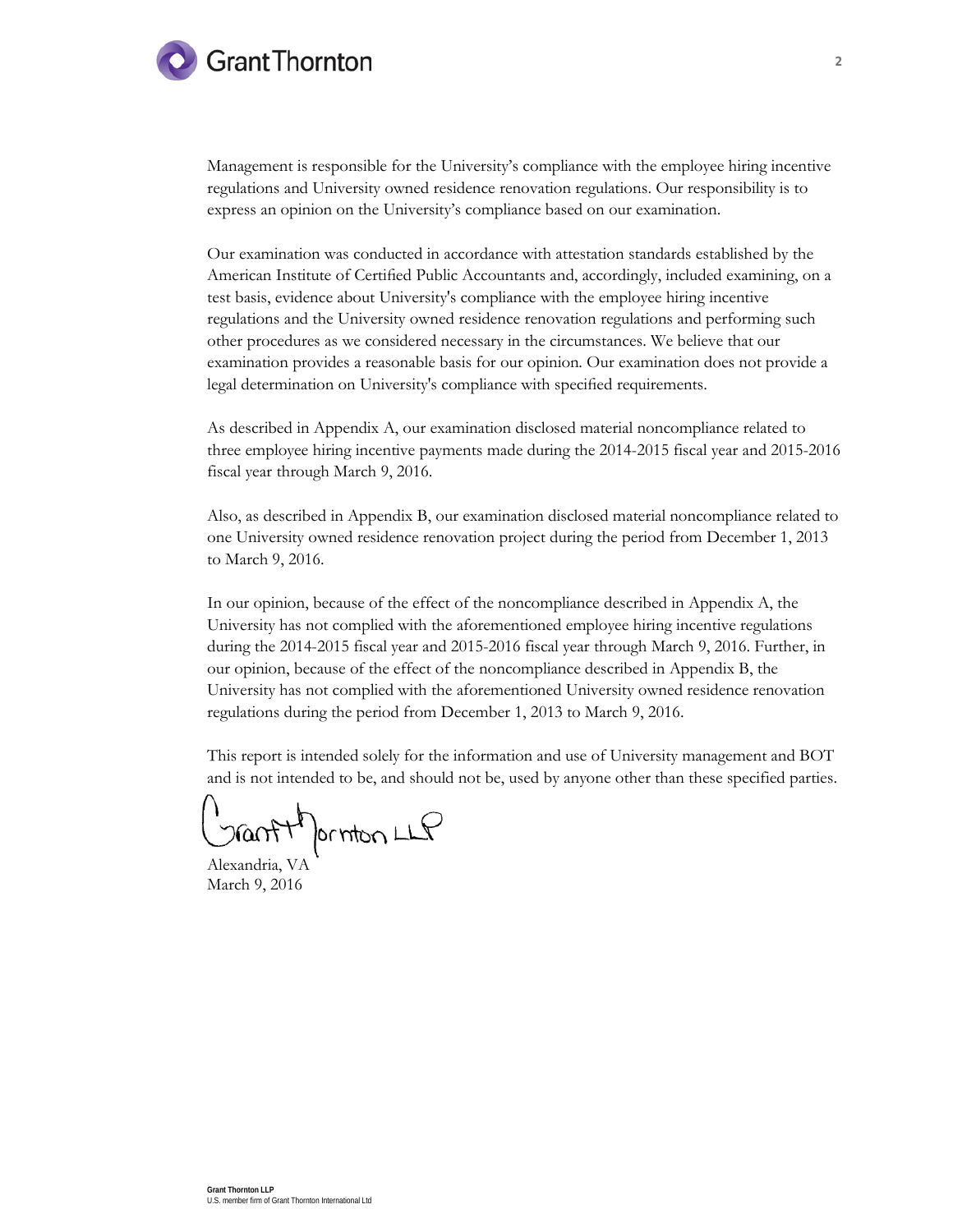# **Grant Thornton**

# Appendix A: Material noncompliance with employee hiring incentive regulations

### Condition

The University President used her BOT delegated authority to negotiate and execute certain employment agreements. The University incurred the following employee hiring incentive costs during the 2014-2015 fiscal year and 2015-2016 fiscal year through March 9, 2016.

|                | Title of position to<br>whom payment was<br>made | Date of<br>Employment<br>Agreement | Amount of<br>hiring<br>incentive | Date of payment<br>from FAMU to<br>employee | Date of<br>reimbursement from<br><b>FAMU Foundation</b> |
|----------------|--------------------------------------------------|------------------------------------|----------------------------------|---------------------------------------------|---------------------------------------------------------|
| $\mathbf{1}$   | Director, Academic<br><b>Support Services</b>    | 7/8/2014                           | \$5,000                          | 10/30/2014                                  | 11/25/2014                                              |
| $\overline{2}$ | VP Finance and<br>Administration                 | 8/27/2014                          | \$15,000                         | 11/13/2014                                  | 11/25/2014                                              |
| 3              | Provost and VP of<br><b>Academic Affairs</b>     | 11/18/2014                         | \$15,000                         | 2/11/2015                                   | 12/17/2015                                              |
| 4              | Assistant VP for Alumni<br>Affairs               | 4/9/2015                           | \$5,000                          | 5/28/2015                                   | 12/17/2015                                              |
| 5              | Director of<br>Intercollegiate Athletics         | 6/19/2015                          | \$25,000                         | 8/20/2015                                   | 12/17/2015                                              |

**Table 1: Employee hiring incentive payments**

We identified three hiring incentive payments where the University did not comply with Florida Statute Sections 215.425 and 1012.976. Particularly, two of the five hiring incentives (Table 1, Numbers 1 and 3) were wholly paid with Education and General (E&G) or state appropriated funds, and the other hiring incentive (Table 1, Number 5) was paid with restricted trust funds. The dollar amount of the three payments totaled \$45,000. Additionally, none of the five employment agreements were reviewed and approved by the BOT. We determined that all five payments were subsequently reimbursed by the FAMU Foundation.

### **Criteria**

Florida Statute Section 215.425 – (Extra compensation claims prohibited; bonuses; severance pay) states:

*"(1) No extra compensation shall be made to any officer, agent, employee, or contractor after the service has been rendered or the contract made; nor shall any money be appropriated or paid on any claim the subject matter of which has not been provided for by preexisting laws, unless such compensation or claim is allowed by a law enacted by two-thirds of the members elected to each house of the Legislature. However, when adopting salary schedules for a fiscal year, a district school board or*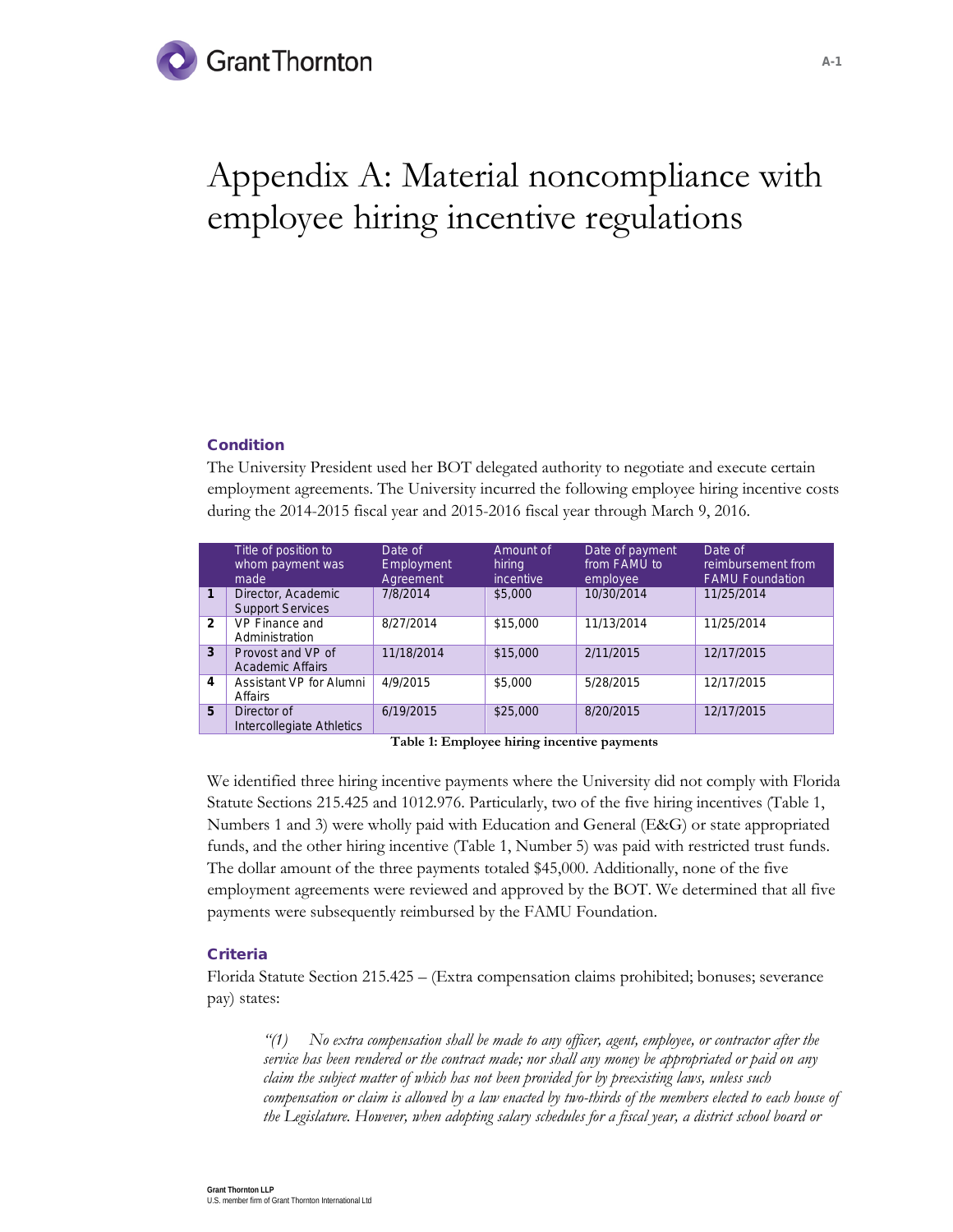

*community college district board of trustees may apply the schedule for payment of all services rendered subsequent to July 1 of that fiscal year.*

*(2) This section does not apply to:*

*(a) A bonus or severance pay that is paid wholly from nontax revenues and nonstateappropriated funds, the payment and receipt of which does not otherwise violate part III of chapter 112, and which is paid to an officer, agent, employee, or contractor of a public hospital that is operated by a county or a special district; or…" As stated above, Section 215,425, F.S. [Florida Statute], permits payment of bonuses wholly from nontax and nonstate appropriated funds. Accordingly, payment of bonuses from appropriated funds is in violation of this statues."*

Florida Statute Section 1012.976 – (Remuneration of state university administration employees; limitations) states:

*(1)(c) "'Remuneration' means salary, bonuses, and cash-equivalent compensation paid to a state university administrative employee by his or her employer for work performed, excluding health insurance benefits and retirement benefits….Exception. – This section does not prohibit any party from providing cash or cash-equivalent compensation from funds that are not appropriated state funds to a state university administrative employee in excess of the limit in subsection (2). If a party is unable or unwilling to fulfill an obligation to provide cash or cash-equivalent compensation to a state university administrative employee as permitted under this subsection, appropriated state funds may not be used to fulfill such obligation. This section does not apply to university teaching faculty or medical school faculty or staff."*

#### **Effect**

The University did not materially comply with Florida Statute Sections 215.425 and 1012.976.

#### **Cause**

The University's internal regulations were not sufficiently specific to indicate that such employment hiring incentive payments should not be made directly from University E&G funds and that payments should not be made until Foundation funding is available in the University's general ledger cost center. Further, there was no formal agreement between the University and the FAMU Foundation in advance of these payments to indicate that such payments would be reimbursed by the FAMU Foundation.

#### Recommendations

Grant Thornton recommends that the University:

- Develop formalized rules, polices, guidelines and procedures to require compliance with Florida Statute Section 215.425 and 1012.976.
- Establish policies, procedures and guidelines that assist accounting and budget personnel in properly determining the source of funding to be used for such employee hiring incentive payments.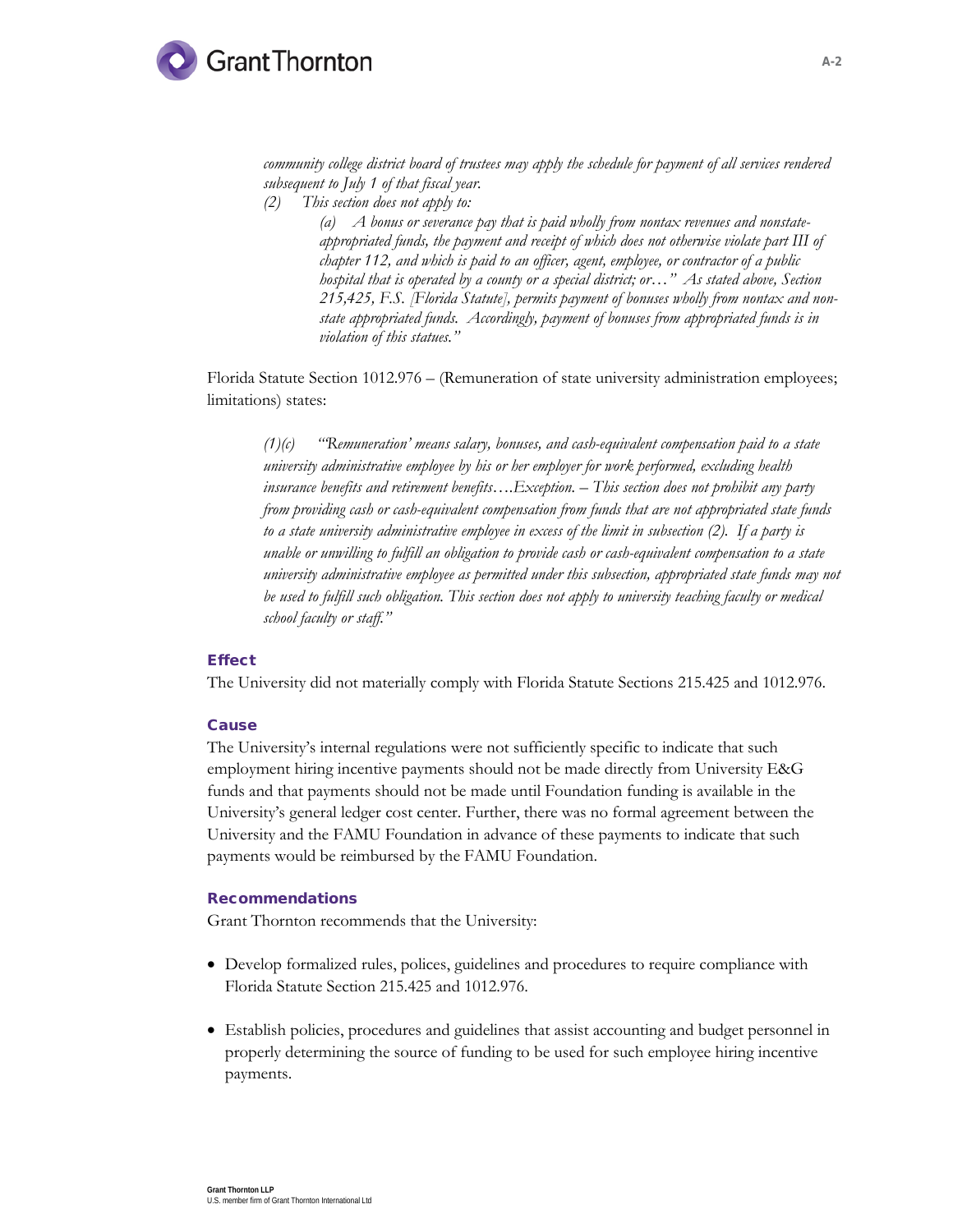

- Establish policies, procedures and guidelines that assist budget personnel in properly verifying that Foundation funds are available in the University's general ledger cost center prior to disbursement.
- Obtain BOT approval for all senior employment agreements prior to execution.
- BOT should periodically re-approve the delegation of authority and the period of such reapproval should not exceed 3 years. The BOT last reaffirmed the University President's delegated employment agreement authority during fiscal year 2006.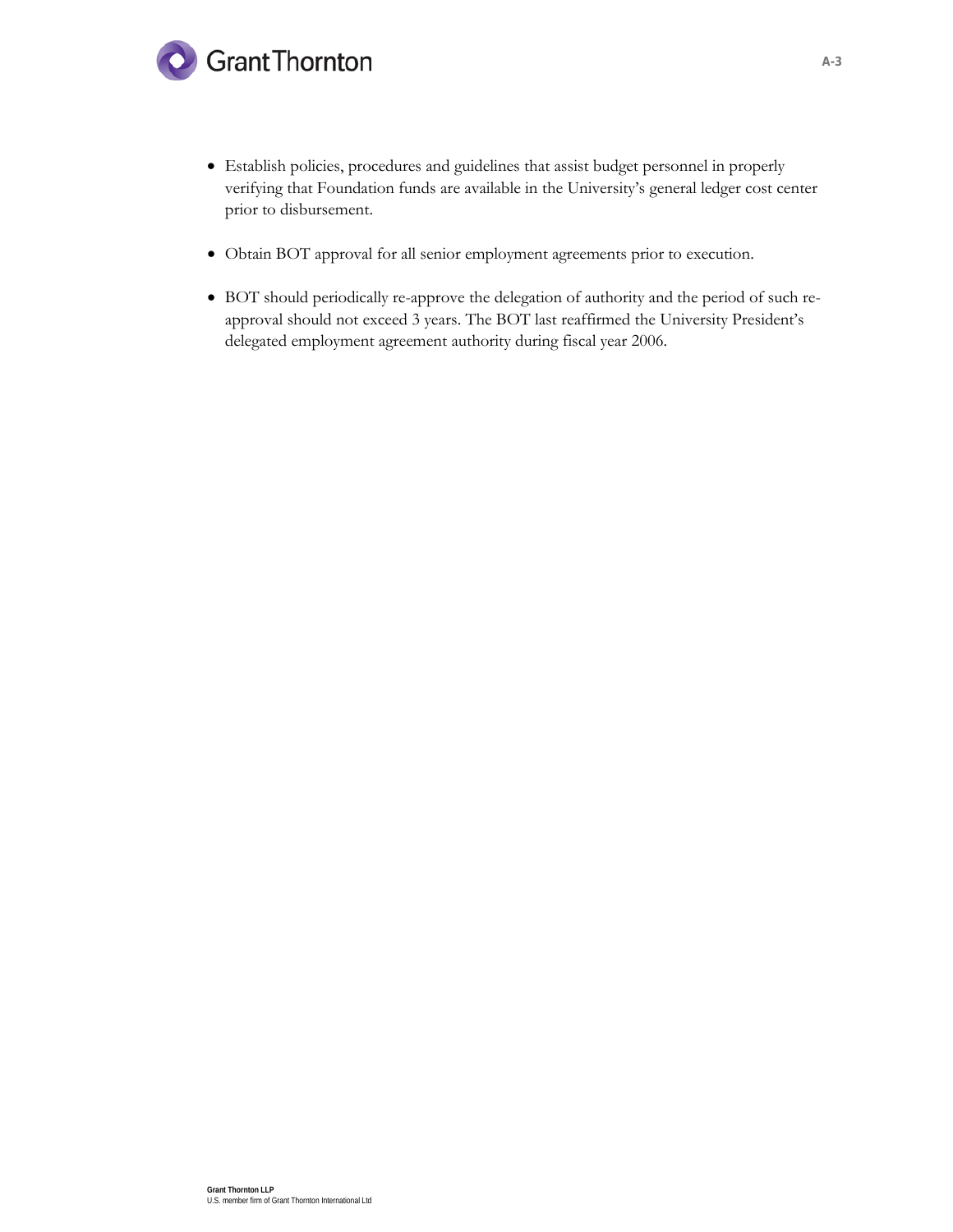

Appendix B: Material noncompliance with University owned residence renovation regulations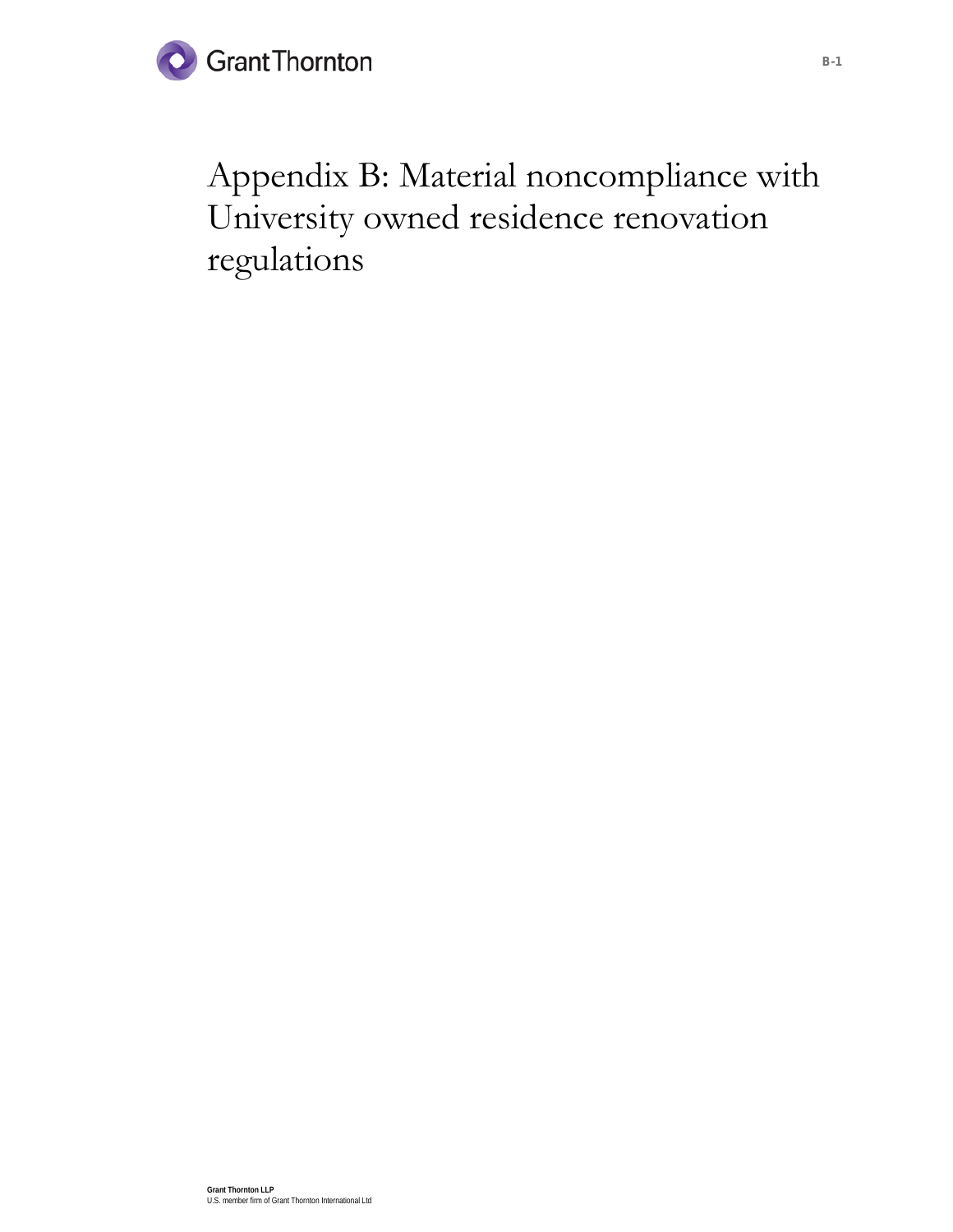

# Condition

The University incurred the costs identified in the table below to renovate the residence.

|                | <b>Payment</b><br>amount | Date of<br>payment<br>approval | Date of<br>payment     | <b>Purchase</b><br>order (PO)<br>number | Vendor                                      | PO or<br>change<br>order     | Date of<br>PO/change<br>order creation | Date of<br>approval          | PO/change order<br>amount |                              |           |
|----------------|--------------------------|--------------------------------|------------------------|-----------------------------------------|---------------------------------------------|------------------------------|----------------------------------------|------------------------------|---------------------------|------------------------------|-----------|
|                |                          |                                |                        |                                         |                                             | Original PO                  | 2/12/2014                              | 2/12/2014                    | \$165,201.00              |                              |           |
| 1              | \$284,983.04             | 6/12/2014                      | 6/19/2014              | 123281                                  |                                             | Change<br>Order <sup>1</sup> | 3/7/2014                               | 3/10/2014                    | \$103,206.00              |                              |           |
| $\overline{2}$ | \$15,000.11              | 1/15/2015                      | 1/30/2015              | 123281<br>123281                        | <b>LLT Building</b><br>Corporation          | Change<br>Order <sub>2</sub> | 3/18/2014                              | 3/18/2014                    | \$7,159.00                |                              |           |
|                |                          |                                |                        | 123281<br>123281                        |                                             | Change<br>Order 3            | 4/14/2014                              | 4/15/2014                    | \$24,643.00               |                              |           |
|                |                          |                                |                        |                                         |                                             | Change<br>Order 4            | 1/7/2015                               | 1/7/2015                     | \$225.85                  |                              |           |
| 3              | \$2,825.00               | 2/21/2014                      | 2/27/2014              |                                         | Seven Hills                                 | Original PO                  | 2/13/2014                              | 2/13/2014                    | \$3,500.00                |                              |           |
| 4<br>5         | \$450.00<br>\$975.00     | 5/6/2014<br>3/25/2014          | 5/12/2014<br>3/31/2014 | 123291                                  | Commercial<br>Cleaning &<br>Painting        | Change<br>Order              | 2/20/2014                              | 2/21/2014                    | \$750.00                  |                              |           |
| 6              | \$6,545.50               | 4/21/2014                      | 4/25/2014              | 123852                                  | Redwire                                     | Original PO                  | 2/25/2014                              | 2/27/2014                    | \$6,545.50                |                              |           |
| $\overline{7}$ | \$3,265.36               | 4/14/2014                      | 4/16/2014              |                                         |                                             | Original PO                  | 2/28/2014                              | 2/28/2014                    | \$3,265.36                |                              |           |
| 8              | \$245.56                 | 4/14/2014                      | 4/16/2014              | 123853                                  |                                             | Change<br>Order <sub>1</sub> | 3/14/2014                              | 3/14/2014                    | \$245.56                  |                              |           |
| 9              | \$179.55                 | 4/14/2014                      | 4/16/2014              |                                         |                                             |                              | Lowe's                                 | Change<br>Order <sub>2</sub> | 3/24/2014                 | 3/25/2014                    | \$179.55  |
| 10             | \$36.07                  | 8/7/2014                       | 8/11/2014              |                                         |                                             |                              |                                        |                              |                           | Change<br>Order <sub>3</sub> | 3/28/2014 |
| 11             | \$141.55                 | 8/7/2014                       | 8/11/2014              |                                         |                                             | Change<br>Order 4            | 4/17/2014                              | 4/17/2014                    | \$141.55                  |                              |           |
| 12             | \$12,325.00              | 5/12/2014                      | 5/29/2014              | 124086                                  | Lewis $+$<br>Whitlock<br>Architects, PA     | Original PO                  | 2/20/2014                              | 2/21/2014                    | \$12,325.00               |                              |           |
| 13             | \$7,581.60               | 4/14/2014                      | 4/15/2014              | 124325                                  | Data Set<br>Ready (DSR)                     | Original PO                  | 3/18/2014                              | 3/18/2014                    | \$7,581.60                |                              |           |
| 14             | \$395.00                 | 4/4/2014                       | 4/8/2014               | 124352                                  | Apogee (1<br>Hour Signs,<br>Inc.)           | Original PO                  | 3/18/2014                              | 3/18/2014                    | \$395.00                  |                              |           |
| 15             | \$4,678.00               | 4/9/2014                       | 4/15/2014              | 124365                                  | Scenic<br>Landscaping<br>and<br>Maintenance | Original PO                  | 3/19/2014                              | 3/20/2014                    | \$4,678.00                |                              |           |
| 16             | \$6,386.66               | 7/21/2014                      | 7/28/2014              | 124367                                  | A. West<br>Enterprise                       | Original PO                  | 3/12/2014                              | 3/19/2014                    | \$6,386.66                |                              |           |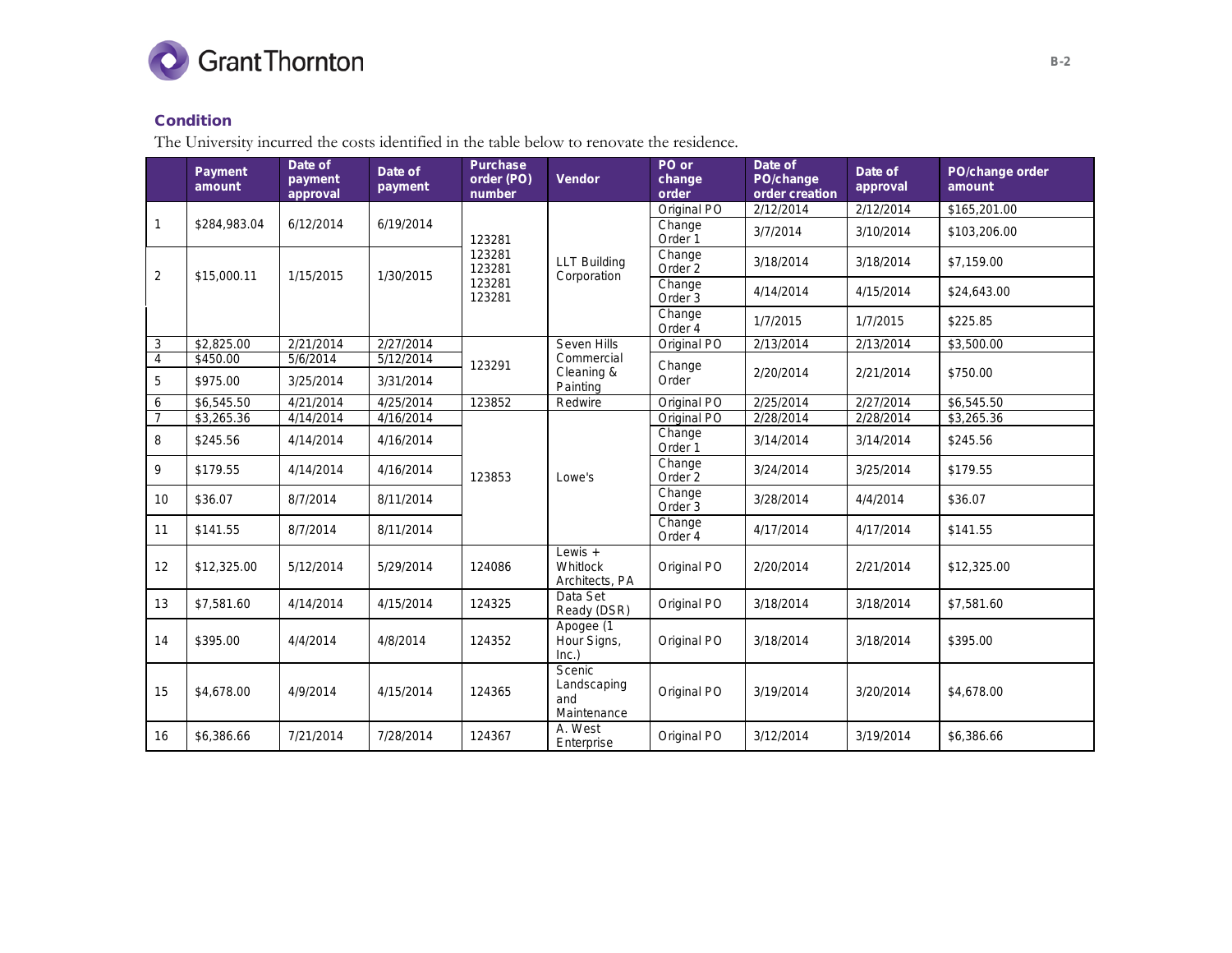

|    | <b>Payment</b><br>amount | Date of<br>payment<br>approval | Date of<br>payment | <b>Purchase</b><br>order (PO)<br>number | <b>Vendor</b>                                        | PO or<br>change<br>order | Date of<br>PO/change<br>order creation | Date of<br>approval | PO/change order<br>amount |
|----|--------------------------|--------------------------------|--------------------|-----------------------------------------|------------------------------------------------------|--------------------------|----------------------------------------|---------------------|---------------------------|
| 17 | \$7,514.00               | 4/21/2014                      | 4/25/2014          | 124931                                  | <b>DSR</b>                                           | Original PO              | 3/26/2014                              | 4/4/2014            | \$7,514.00                |
| 18 | \$675.00                 | 4/28/2014                      | 5/2/2014           | 124933                                  | Seven Hills<br>Commericial<br>Cleaning &<br>Painting | Original PO              | 4/7/2014                               | 4/7/2014            | \$675.00                  |
| 19 | \$3,490.00               | 6/11/2014                      | 6/16/2014          | 124947                                  | Everite Time &<br>Equipment,<br><b>LLC</b>           | Original PO              | 4/4/2014                               | 4/9/2014            | \$3,490.00                |
| 20 | \$327.76                 | 4/21/2014                      | 4/21/2014          | 125054                                  | Redwire                                              | Original PO              | 4/15/2014                              | 4/15/2014           | \$327.76                  |
| 21 | \$551.76                 | 4/17/2014                      | 4/24/2014          | 125121                                  | Tallahassee<br>Lighting Fan &<br><b>Blind</b>        | Original PO              | 4/9/2014                               | 4/9/2014            | \$551.76                  |
| 22 | \$6,000.00               | 5/1/2014                       | 5/7/2014           | 125169                                  | Evergreen<br>Grassing                                | Original PO              | 4/7/2014                               | 4/15/2014           | \$6,000.00                |
| 23 | \$675.00                 | 4/28/2014                      | 5/2/2014           | 125208                                  | Seven Hills<br>Commericial<br>Cleaning &<br>Painting | Original PO              | 4/10/2014                              | 4/15/2014           | \$675.00                  |
| 24 | \$4,385.35               | 5/22/2014                      | 5/28/2014          | 125670                                  | <b>Turner's Fine</b><br>Furniture                    | Original PO              | 5/2/2014                               | 5/2/2014            | \$4,385.35                |
| 25 | \$350.00                 | 5/1/2014                       | 5/13/2014          | 125696                                  | Seven Hills<br>Commericial<br>Cleaning &<br>Painting | Original PO              | 4/29/2014                              | 4/29/2014           | \$350.00                  |
| 26 | \$6,018.91               | 7/3/2014                       | 7/15/2014          | 126053                                  | Haverty's<br>Furniture                               | Original PO              | 5/12/2014                              | 5/13/2014           | \$6,018.91                |
| 27 | \$5,900.00               | 6/10/2014                      | 6/12/2014          | 126054                                  | J & W Irrigation<br>and Repair                       | Original PO              | 5/12/2014                              | 5/13/2014           | \$5,900.00                |
| 28 | \$3,717.75               | 9/24/2014                      | 9/25/2014          |                                         | Lewis $+$                                            | Original PO              | 5/15/2014                              | 5/20/2014           | \$4,957.00                |
| 29 | \$1,239.25               | 12/8/2014                      | 12/9/2014          | 126512                                  | Whitlock                                             |                          |                                        |                     |                           |
| 30 | \$11,519.00              | 10/2/2014                      | 10/9/2014          | 128201                                  | <b>LLT Building</b><br>Corporation                   | Original PO              | 7/15/2014                              | 7/15/2014           | \$11,519.00               |
| 31 | \$67,952.55              | 2/26/2015                      | 2/27/2015          | 127726                                  | <b>LLT Building</b>                                  | Original PO              | 6/17/2014                              | 6/17/2014           | \$65,201.00               |
| 32 | \$3,576.45               | 3/19/2015                      | 3/26/2015          | 134853                                  | Corporation                                          | Change<br>Order          | 2/16/2015                              | 2/16/2015           | \$6,328.00                |
| 33 | \$4,631.00               | 10/9/2014                      | 10/15/2014         | 129818 (Not<br>PO<br>No.123281)         | <b>LLT Building</b><br>Corporation                   | Original PO              | 8/27/2014                              | 8/28/2014           | \$4,631.00                |

**Table 2: University owned residence renovation payments**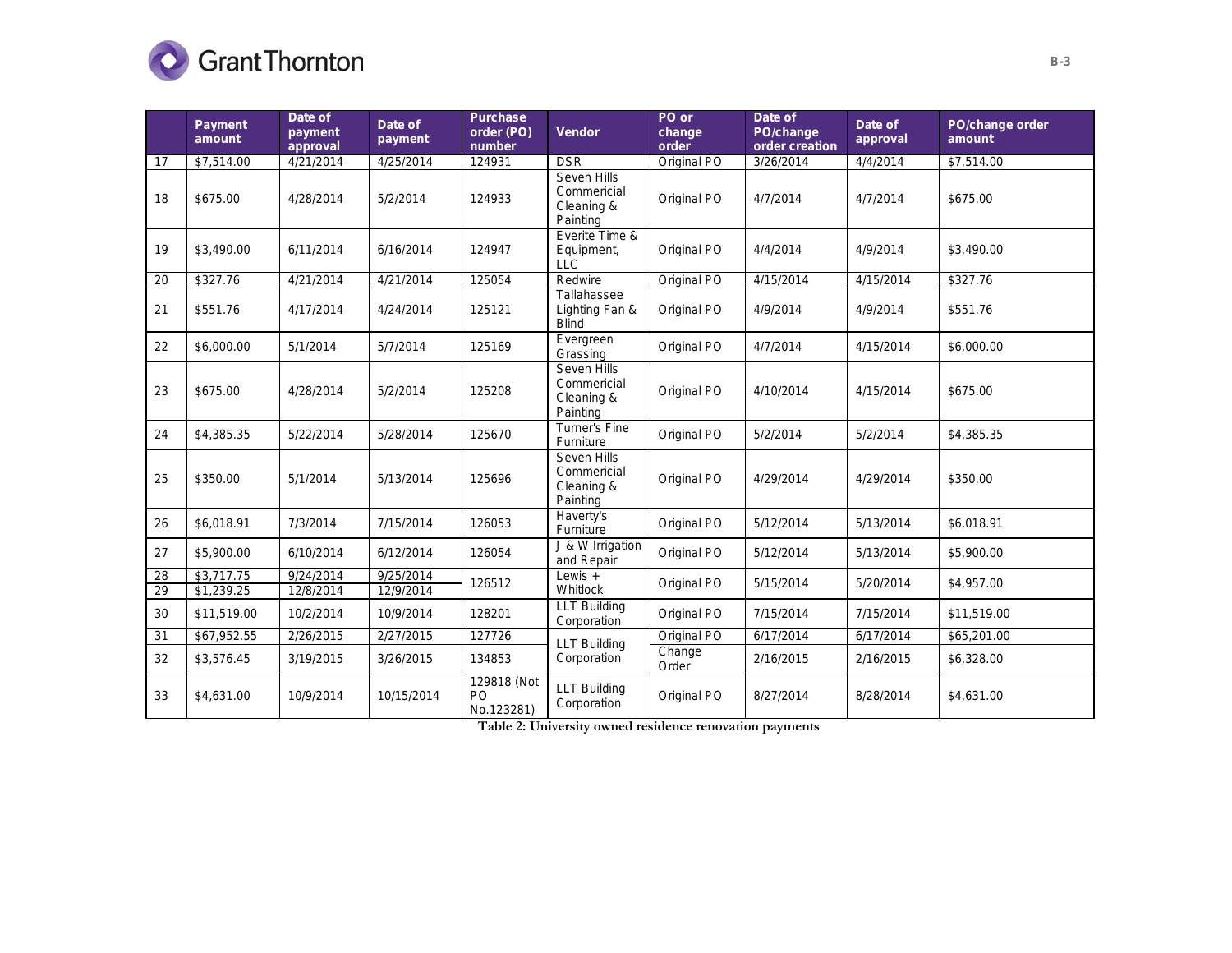

The University established a separate garage project with an original budget of \$60,000.00 which was reviewed and approved on May 21, 2014. However, the original project, PO and subsequent change order were initiated after April 1, 2014 and in excess of \$10,000. The following details the transactions:

- Original PO No. 127726 was initiated and approved on June 17, 2014. This PO was in the amount of **\$65,201.00**. The PO was approved by the Project Manager and Associate Director.
- Change Order No. 1 was initiated and approved on February 16, 2015. This change order revised the PO number to No. 134853. This change order increased the PO amount by **\$6,328.00**. The change order was approved by the Project Manager and Associate Director.

The exception amount is the total project amount of \$71,529.00 because the total amount is in excess of \$10,000 and initiated after April 1, 2014 without BOT approval.

#### **Criteria**

The University President's Employment Agreement, which was effective April 1, 2014, Section 6.2 "Housing" offers the following provision relevant to this examination (page 3):

*(The President) shall obtain prior approval from the Board (or its designee) for any capital improvements or repairs to the home or its grounds which have a project cost over \$10,000.*

#### **Effect**

The University did not comply with the provisions of the President's Employment Agreement regarding the renovations to the University owned residence.

#### Cause

The results of a walkthrough meeting in March 2014 between the University's Interim VP of Administration and Financial Services and the BOT Facilities Planning Chairman was not formally documented. At that walkthrough meeting, the BOT member recommended that a garage be added to the University owned residence. This meeting was subsequently documented by the University's Director of Physical Plant in October 2015; however, no formal BOT approval of this project was documented.

University policies and procedures are insufficiently designed to require and monitor that University owned residence renovation projects greater than \$10,000 starting after April 1, 2014 are reviewed and approved by the BOT prior to execution.

Further, BOT policies and procedures are insufficiently designed to require and monitor that University owned residence renovation projects greater than \$10,000 are reviewed and approved by the BOT prior to execution.

#### Recommendations

Grant Thornton recommends: